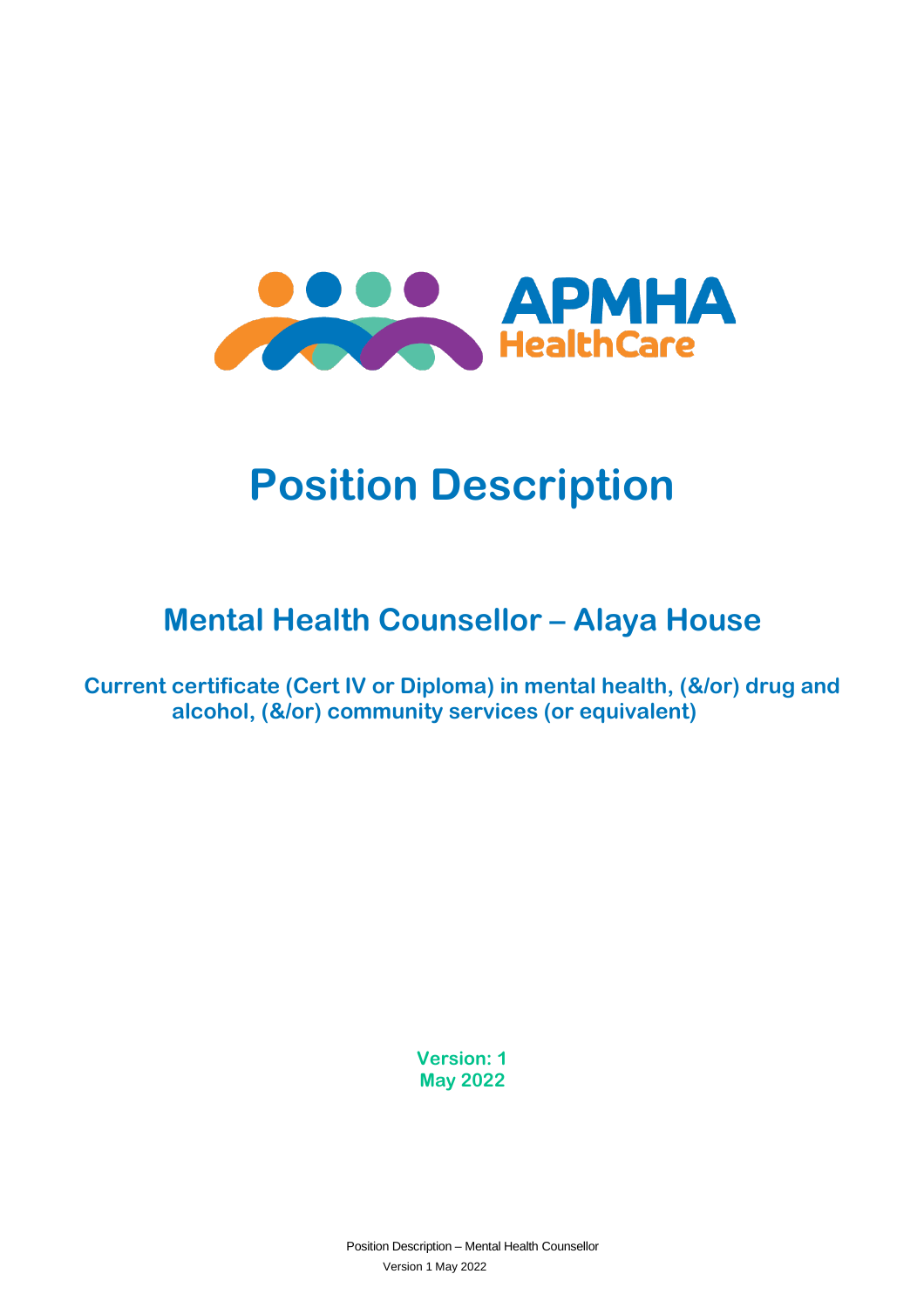

## Position description

| <b>Position Title</b>    | <b>Mental Health Counsellor</b>                            |  |  |  |  |
|--------------------------|------------------------------------------------------------|--|--|--|--|
| <b>Position FTE:</b>     | 1 FTE                                                      |  |  |  |  |
| Rate:                    | \$35 - \$40 per hour (plus salary packaging)               |  |  |  |  |
| <b>Portfolio Stream:</b> | Service Delivery - Direct                                  |  |  |  |  |
| <b>Program Streams</b>   | Low Intensity Stream                                       |  |  |  |  |
|                          | Mild - Moderate stream                                     |  |  |  |  |
|                          | <b>Care Coordination</b>                                   |  |  |  |  |
|                          | <b>Head to Health</b>                                      |  |  |  |  |
| <b>PHN Region</b>        | Murray PHN Region                                          |  |  |  |  |
| Site Location/s          | 3A Nixon St, Alaya House, Shepparton                       |  |  |  |  |
| Employer                 | <b>APMHA HealthCare Ltd</b>                                |  |  |  |  |
| <b>Direct reporting</b>  | Clinical: APMHA General Manager, Service Delivery          |  |  |  |  |
| relationships            | Contract / HR: APMHA General Manager, Business Operations. |  |  |  |  |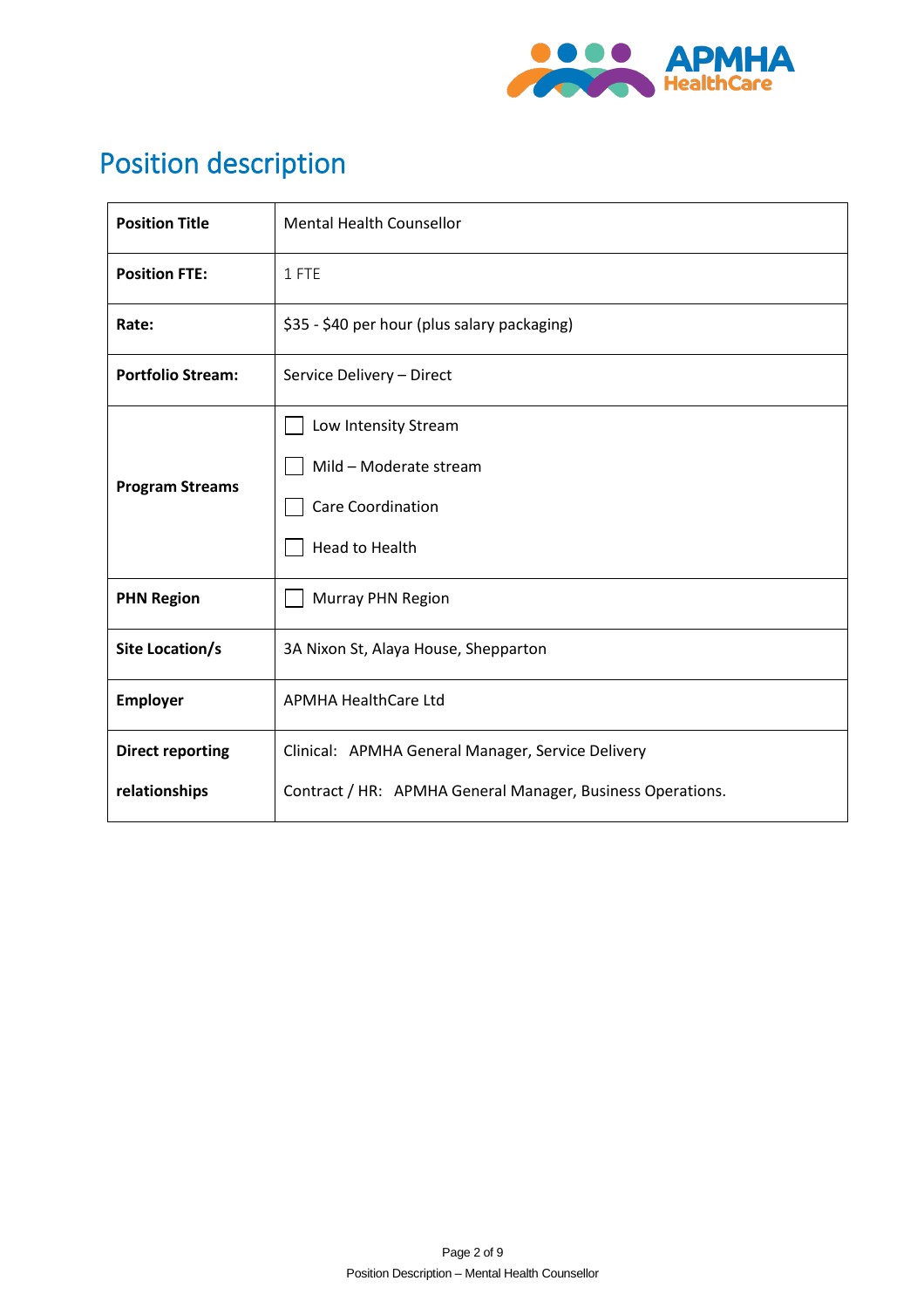

### APMHA HealthCare Ltd

APMHA HealthCare Ltd (APMHA) was established as a Not For Profit company in July 2019 and has evolved from the Victorian Primary Mental Health Alliance Pty Ltd. The change to a Not For Profit entity better reflected the values and benevolent focus of APMHAs mental health programs for under-serviced, priority populations.

APMHA provides intake, triage, allocations and clinical mental health services for a variety of funders through nominated program streams across Australia. Our focus primarily evolves around primary mental health care.

Our funders include Primary Health Networks, State Government, NDIA, MBS and others. Our partners and clients include government, community health services, PHNs, private mental health practitioners, community and private sector organisations and various peak bodies.

APMHA is governed by a Senior Leadership Team, an Executive Team and a Board of Management.

APMHA has three critical Board Committees which provide and avenue for input and advice by the senior leadership team into strategy and business development. These committees include:

- Executive and Leadership Committee
- Clinical Governance Committee
- Finance, risk and audit Committee

#### The APMHA HealthCare Model:

APMHA offers employed, secondment and sub-contract arrangements for clinical and non-clinical workforce it engages to ensure a national footprint of highly qualified mental health professionals. APMHA HealthCare has developed a Service Delivery Framework to reflect a Stepped Mental Health Model of care which sets out the strategic direction of the Company, the funding it has been awarded and the partnerships it has forged.

APMHA has developed relationships with providers who focus on health promotion through to acute services, to ensure the mental health stepped care is realised and clients are linked and transitioned within a seamless system and minimisation of duplication of service delivery.

#### About stepped mental health care:

- A stepped care approach to mental health promotes person centred care which targets the needs of the individual. It recognises that the individual's needs may change at any time and allows for flexibility for people to move across service levels to support their recovery.
- In a stepped care approach, a person presenting for support, is matched to the intervention level that most suits their current need. An individual does not generally have to start at the lowest, least intensive level of intervention in order to progress to the next 'step'. Rather, they enter the system and have their service level aligned to their needs.
- Clients receive care commensurate to need, this being determined by the health professional in consultation with the client and the client's GP.

The key features of the APMHA service delivery framework are:

- Timely response to referrals and allocation to an appropriately skilled and located provider
- Provision of evidence based therapeutic interventions for severity / acuity step type and presentation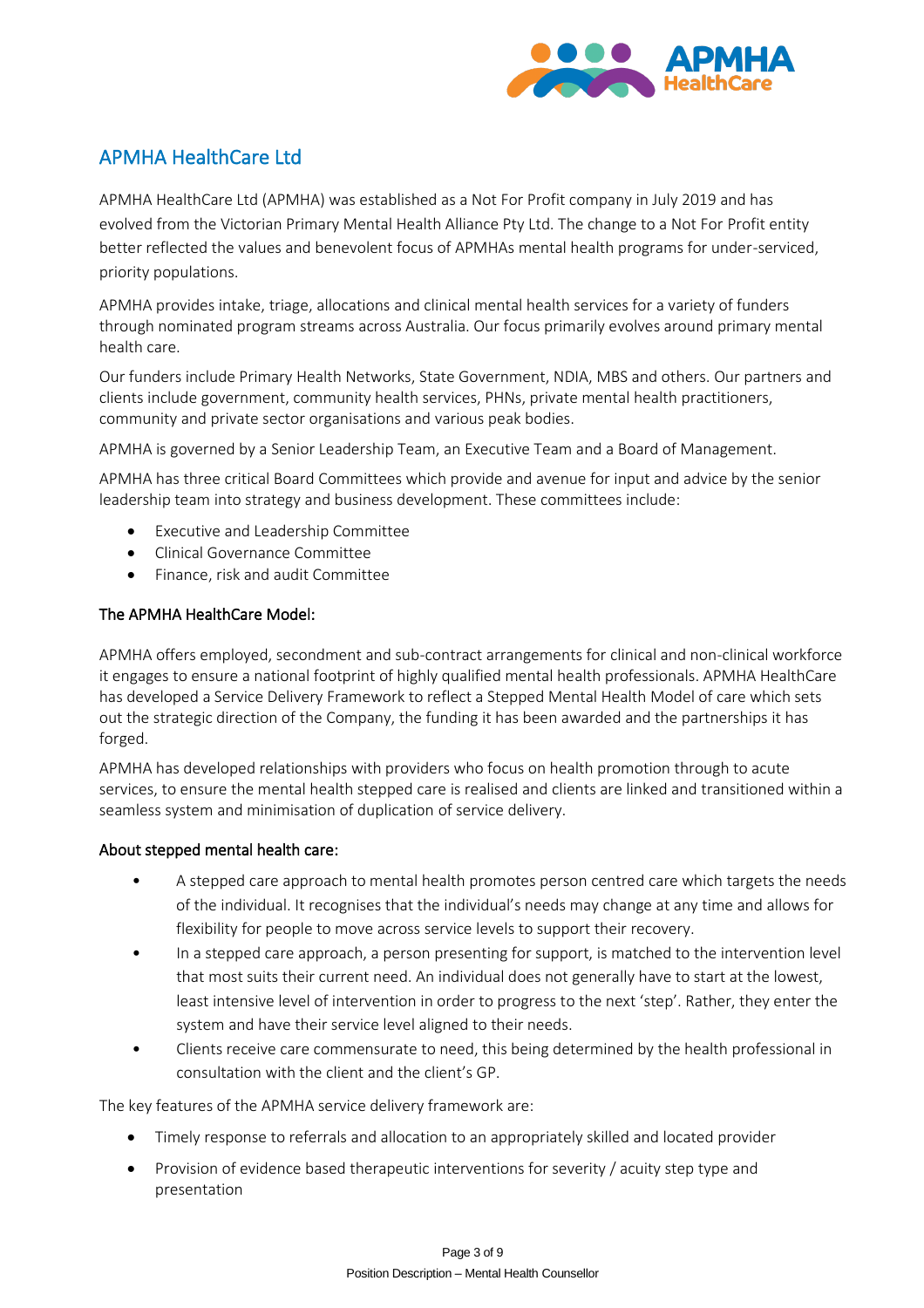

- Allocation of service sessions commensurate to need (acuity / complexity risk stratification)
- Collaboration and partnership with general practice
- Integrated care approach focusing on the client's trajectory for recovery
- Transition of clients up / down stepped mental continuum seamlessly and supported

#### IN OUR WORK WE VALUE:

- Lived Experience
- Collaborative Leadership
- **Community**
- **Integrity**
- Respect
- Innovation through passion

#### VISION

A leading primary mental health service working in collaboration to support people with a mental illness to reclaim wellbeing and live a contributing life.

We will achieve our Vision through a commitment to embrace and live our Values.

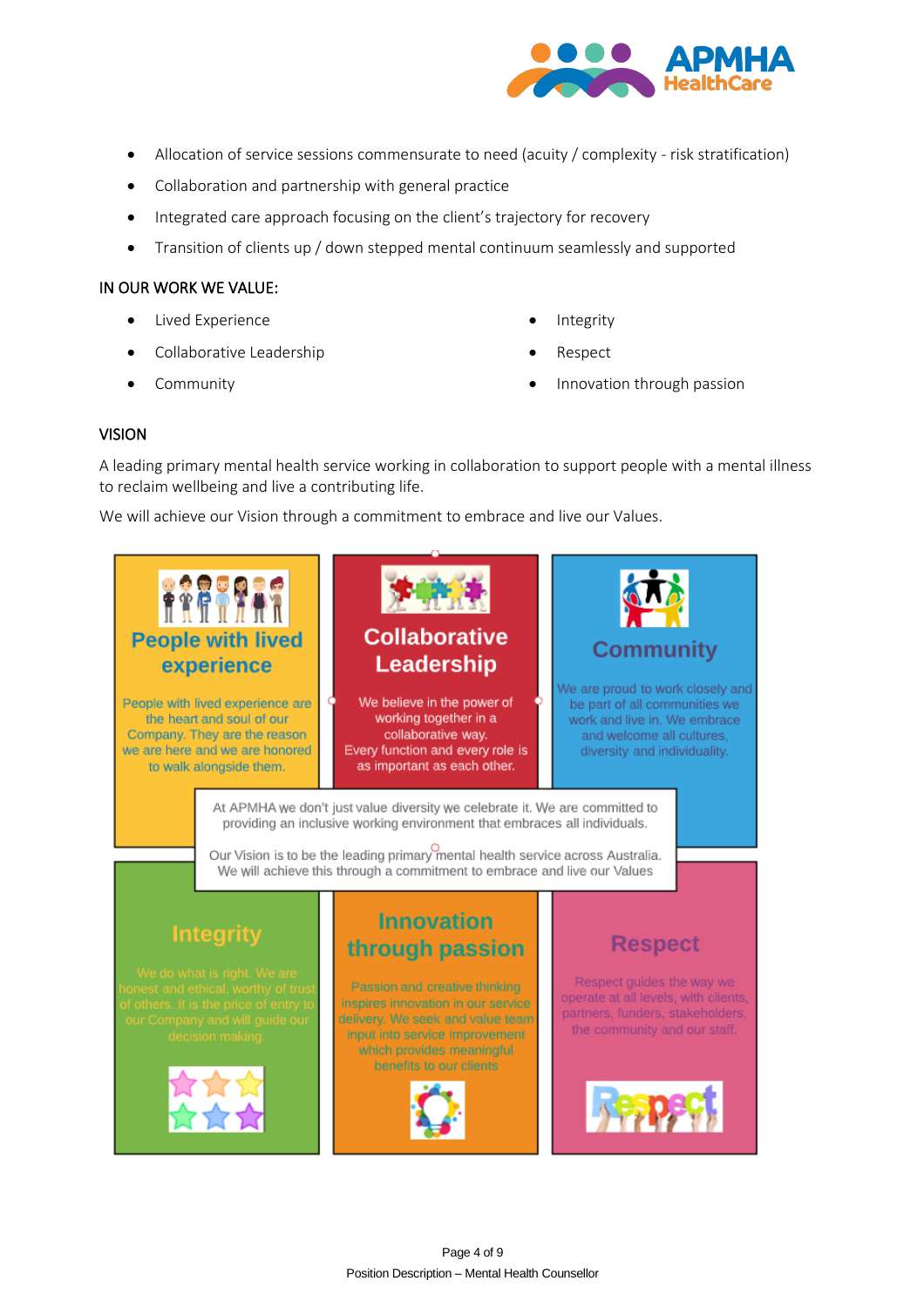

#### MISSION

To lead primary mental health care through the delivery of accessible, high-quality services in partnership with the client, supporting their mental health, wellbeing and facilitated recovery

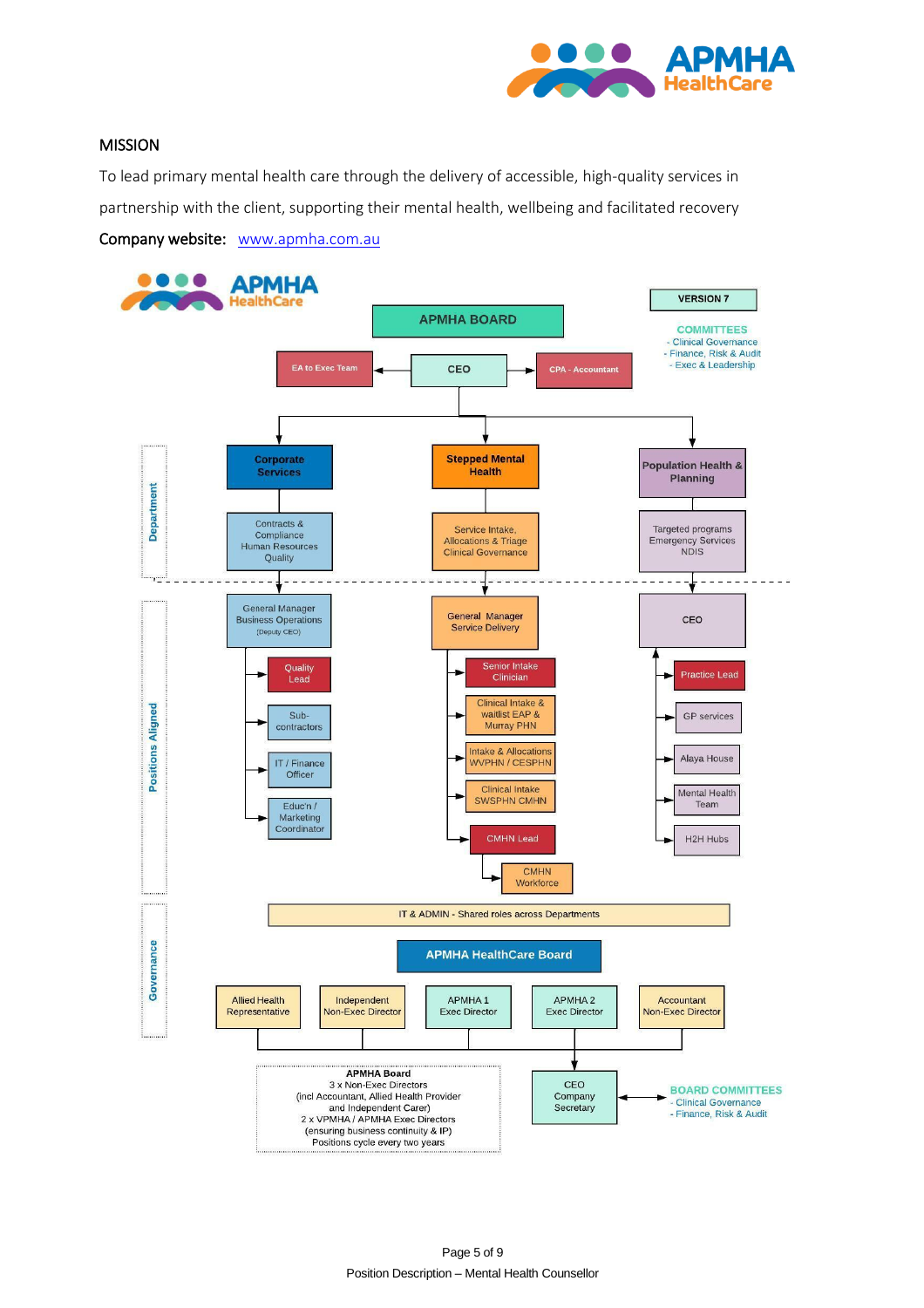

### Position purpose and context

| Position      | This position is engaged under the programs outlined on page 2 of this position                                                                                    |  |  |  |  |
|---------------|--------------------------------------------------------------------------------------------------------------------------------------------------------------------|--|--|--|--|
| purpose       | description and will work closely with Alaya House clinicians, APMHA clinical                                                                                      |  |  |  |  |
|               | intake and triage team and referrers to provide support and interventions to                                                                                       |  |  |  |  |
|               | people within the target group(s).                                                                                                                                 |  |  |  |  |
|               |                                                                                                                                                                    |  |  |  |  |
|               | The mental health counsellor will perform duties as outlined in the relevant<br>Program Guidelines for people experiencing mental illness across a range of        |  |  |  |  |
|               | acuity.                                                                                                                                                            |  |  |  |  |
|               |                                                                                                                                                                    |  |  |  |  |
|               | The position will ensure high quality, flexible and holistic support is provided to<br>people who may be experiencing psychological distress or mental ill-health, |  |  |  |  |
|               |                                                                                                                                                                    |  |  |  |  |
|               | including evidence-based treatment for mental illness and Alcohol and other Drug                                                                                   |  |  |  |  |
|               | (AOD) issues in the Goulburn Valley area of Victoria (Murray PHN region).                                                                                          |  |  |  |  |
| Key outcomes  | The key outcomes the mental health counsellor is expected to achieve under the                                                                                     |  |  |  |  |
|               | programs are:                                                                                                                                                      |  |  |  |  |
|               |                                                                                                                                                                    |  |  |  |  |
|               | Provision of a range of services with clients identified at IAR Level of Care<br>2 (low intensity), 3 (mild-moderate mental illness) and 4 (severe and             |  |  |  |  |
|               | persistent mental illness) and supporting access to appropriate services                                                                                           |  |  |  |  |
|               | for IAR Level of Care 1 (self-management) and 5 (acute specialist mental                                                                                           |  |  |  |  |
|               | health services).                                                                                                                                                  |  |  |  |  |
|               | For people with mild to moderate mental illness (non NDIS): Provision of                                                                                           |  |  |  |  |
|               | individual psychological services to the identified target groups.                                                                                                 |  |  |  |  |
|               | For people with severe and persistent mental illness (non NDIS):<br>$\bullet$                                                                                      |  |  |  |  |
|               | Provision of specialist clinical services and clinical coordination for clients                                                                                    |  |  |  |  |
|               | with severe mental disorders.                                                                                                                                      |  |  |  |  |
|               | For people with a NDIS Support & Recovery Plan: Specialist Support                                                                                                 |  |  |  |  |
|               | Coordination and Counselling services.                                                                                                                             |  |  |  |  |
| Working       | Internal contacts                                                                                                                                                  |  |  |  |  |
| relationships | This position works closely and collaboratively with APMHA:                                                                                                        |  |  |  |  |
|               | APMHA CEO, General Managers and Leadership Team<br>٠                                                                                                               |  |  |  |  |
|               | APMHA Intake and Allocations Team                                                                                                                                  |  |  |  |  |
|               | APMHA Finance and IT Team                                                                                                                                          |  |  |  |  |
|               | <b>External contacts</b>                                                                                                                                           |  |  |  |  |
|               | It is expected that this position will have direct contact with:                                                                                                   |  |  |  |  |
|               | <b>General Practitioners</b>                                                                                                                                       |  |  |  |  |
|               | State funded services (Mental Health, DHHS, Family First, Housing etc)<br>٠                                                                                        |  |  |  |  |
|               | Federal funded services (MBS / NDIS)<br>٠                                                                                                                          |  |  |  |  |
|               | Community health services (General counselling, AOD)                                                                                                               |  |  |  |  |
|               | Consumers and carers                                                                                                                                               |  |  |  |  |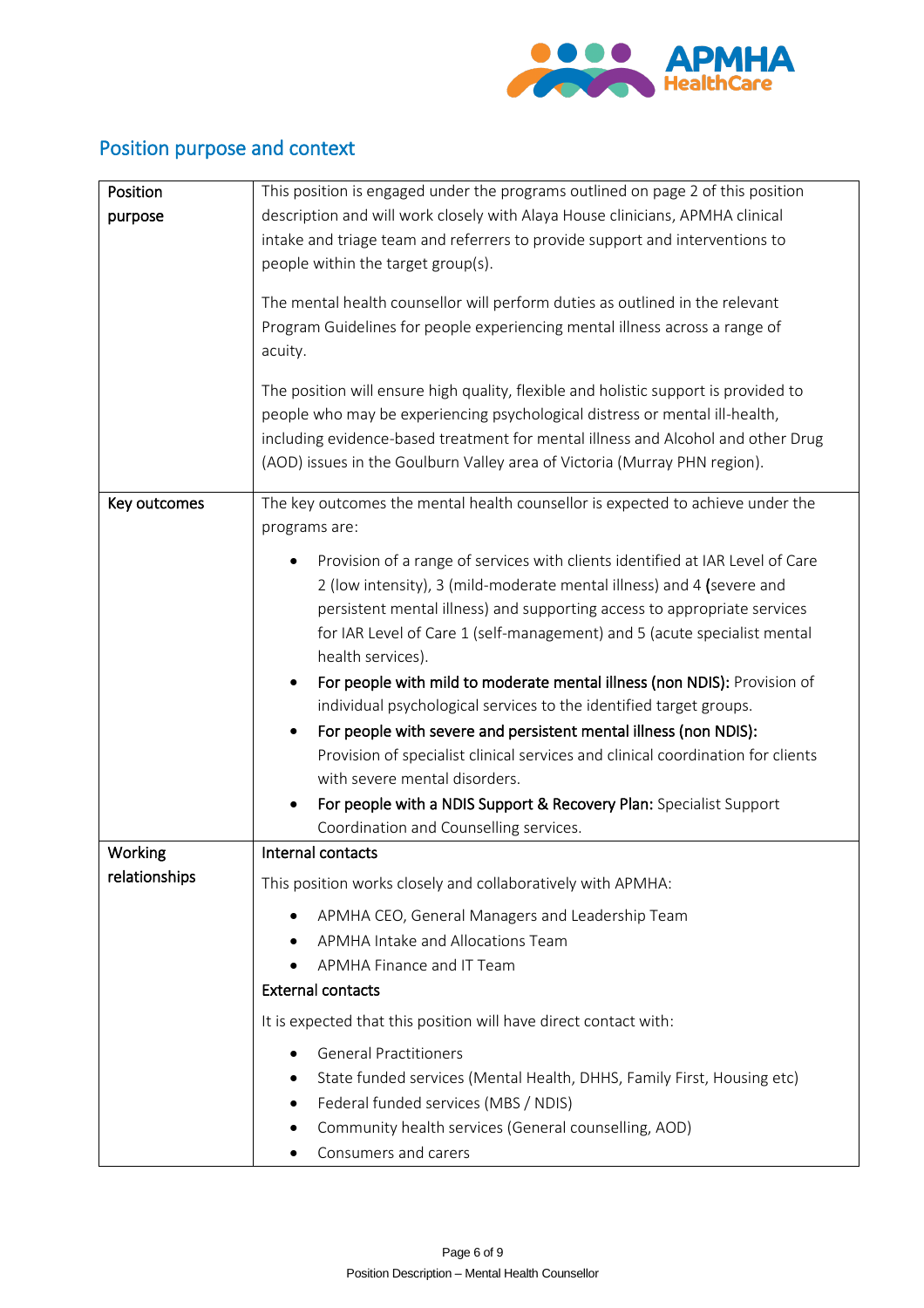

|  | $\sim$ $\sim$ roguirod<br>reguirea<br>Others as regi |
|--|------------------------------------------------------|
|--|------------------------------------------------------|

## Key Responsibilities:

| <b>Service Provision</b> | Provide effective linkages and care navigation pathways with General<br>$\bullet$    |
|--------------------------|--------------------------------------------------------------------------------------|
|                          | Practice, Area Mental Health Services, Aboriginal Controlled                         |
|                          | Community Health Organisations and other provider types in the local                 |
|                          | region.                                                                              |
|                          | Provide warm referral pathways to support consumers and<br>$\bullet$                 |
|                          | carers/family members to connect with appropriate care options                       |
|                          | available within the community.                                                      |
|                          | Initial Assessment and Referral (IAR) Level 2 - low intensity                        |
|                          | interventions, with a focus on transitioning client to local area Level 2            |
|                          | service provider via warm handover                                                   |
|                          | Initial Assessment and Referral (IAR) Level 3 - interventions as above,<br>$\bullet$ |
|                          | for people with mild - moderate mental illness                                       |
|                          | Initial Assessment and Referral (IAR) Level 4 - interventions as above,              |
|                          | for people with people with severe and persistent mental illness.                    |
|                          | Support clients with IAR level 1 (self-management, e-health) and level               |
|                          | 5 (acute specialist mental health services) to navigate, via warm                    |
|                          | handover, appropriate care options.                                                  |
|                          | Consumers requiring alcohol and other drugs support.                                 |
|                          | Provision of individual psychological services to the identified target              |
|                          | groups                                                                               |
|                          | Provision of group-based psychological services                                      |
|                          | Provision of reports in relation to the progress and management of<br>$\bullet$      |
|                          | clients to all GPs and other relevant practitioners within the PHN                   |
|                          | region                                                                               |
|                          | Provision of support for carers, especially where services are provided              |
|                          | to children and young people                                                         |
|                          | Facilitation of referrals to other services/providers where indicated                |
| Clinical and data        | Ensure minimum data collection, outcome scores and referrer<br>$\bullet$             |
|                          | progress reports are completed in a timely manner                                    |
| records                  | Ensure client progress documents and care plans are updated and                      |
| management               | uploaded in APMHA clinical CRM - Fixus in a timely manner.                           |
|                          | Utilize the agreed Initial Assessment and Referral (IAR) tool                        |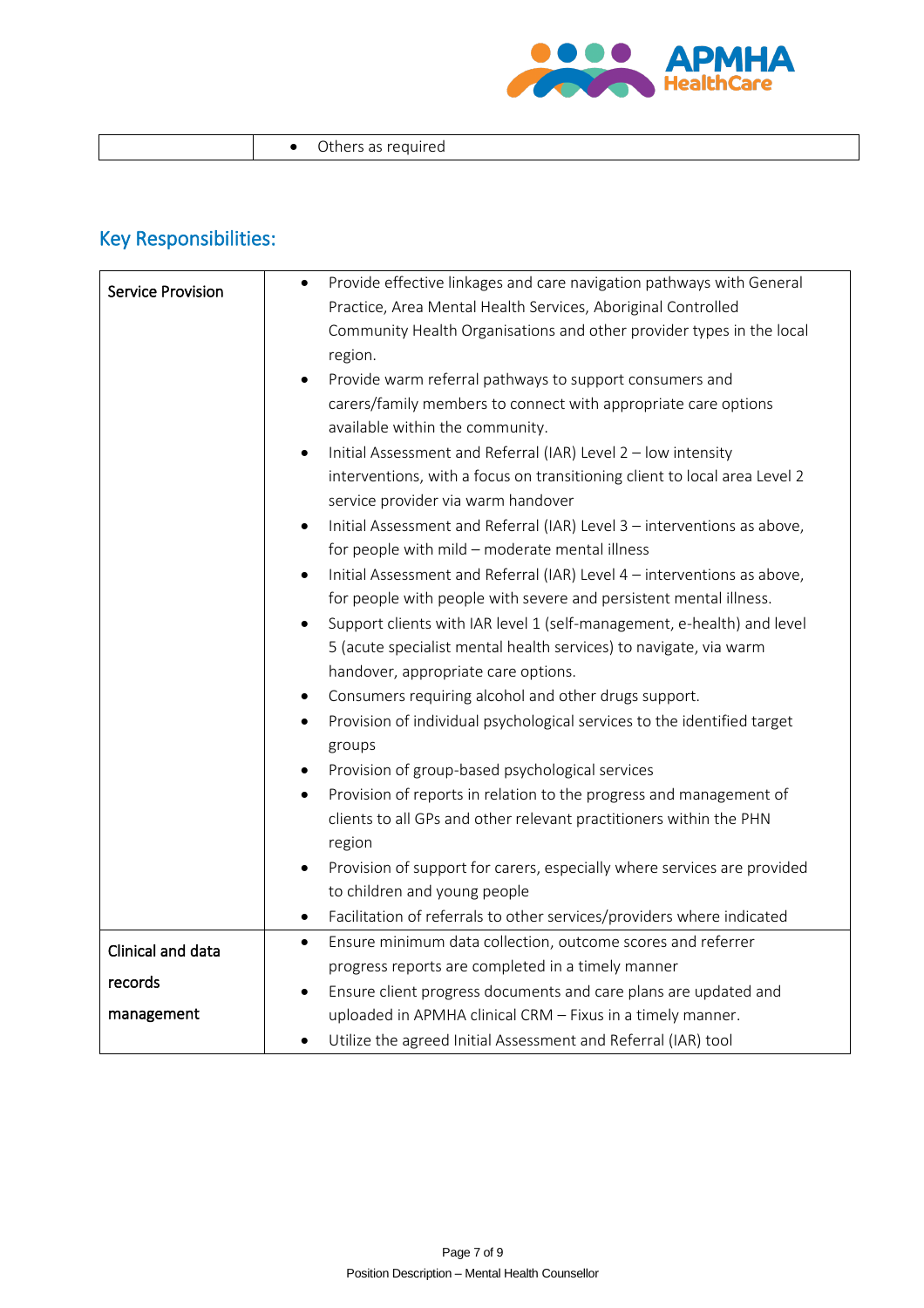

| General | Assist with compliance as directed with contractual obligations and<br>$\bullet$ |
|---------|----------------------------------------------------------------------------------|
|         | deliverables as contained in the various approved funding contracts              |
|         | Contribute towards APMHA HealthCare Ltd.'s overall strategic                     |
|         | direction including the implementation of the organisations values and           |
|         | mission statement                                                                |
|         | Respect the confidentiality of clients and general practice in line with         |
|         | the organisation's policies, procedures and the Privacy Act                      |
|         | Comply with the organisation's policies and procedures.<br>$\bullet$             |
|         | Participate in the organisation's Accreditation requirements.<br>$\bullet$       |
|         |                                                                                  |

## Key qualifications and experience

| <b>Required qualifications</b> | <b>Essential:</b>                                                                                                                                       |  |  |
|--------------------------------|---------------------------------------------------------------------------------------------------------------------------------------------------------|--|--|
|                                | Current certificate (Cert IV or Diploma) in mental health, (&/or)                                                                                       |  |  |
|                                | drug and alcohol, Div 2 Enrolled Nurse with mental health                                                                                               |  |  |
|                                | qualifications.                                                                                                                                         |  |  |
|                                | PACFA endorsed                                                                                                                                          |  |  |
|                                | Substantial experience with a minimum of two years' mental<br>$\bullet$                                                                                 |  |  |
|                                | health and counselling experience                                                                                                                       |  |  |
|                                | Demonstrated ability to work independently and as part of a team<br>$\bullet$                                                                           |  |  |
|                                | Sound understanding of recovery orientated care<br>$\bullet$                                                                                            |  |  |
|                                | Highly developed interpersonal skills and the ability to relate to<br>$\bullet$                                                                         |  |  |
|                                | clients from a diverse range of backgrounds                                                                                                             |  |  |
|                                | Demonstrated ability to be flexible, respond to changing work<br>$\bullet$                                                                              |  |  |
|                                | priorities and self-manage personal professional development and                                                                                        |  |  |
|                                | workloads                                                                                                                                               |  |  |
|                                | Demonstrate highly developed literacy in computers and patient                                                                                          |  |  |
|                                | management systems and proven extensive experience                                                                                                      |  |  |
|                                | establishing and maintaining appropriate and accurate case                                                                                              |  |  |
|                                | management records                                                                                                                                      |  |  |
| Pre-requisites                 | Certification of qualifications<br>$\bullet$                                                                                                            |  |  |
|                                | Current drivers' licence and access to a comprehensively insured                                                                                        |  |  |
|                                | motor vehicle in your relevant State of practice                                                                                                        |  |  |
|                                | Current National Police Clearance Check                                                                                                                 |  |  |
|                                | Current Working with Children Check                                                                                                                     |  |  |
|                                | Proof of relevant COVID-19 vaccination                                                                                                                  |  |  |
|                                | Evidence of Right to Work in Australia if tertiary qualifications are<br>from outside of Australia                                                      |  |  |
| <b>Special conditions</b>      | Mandatory APMHA induction.<br>$\bullet$                                                                                                                 |  |  |
|                                | Some out of hour's work may be required, for example, attendance at<br>$\bullet$<br>agreed forums or meetings, for which time off in lieu may be taken. |  |  |